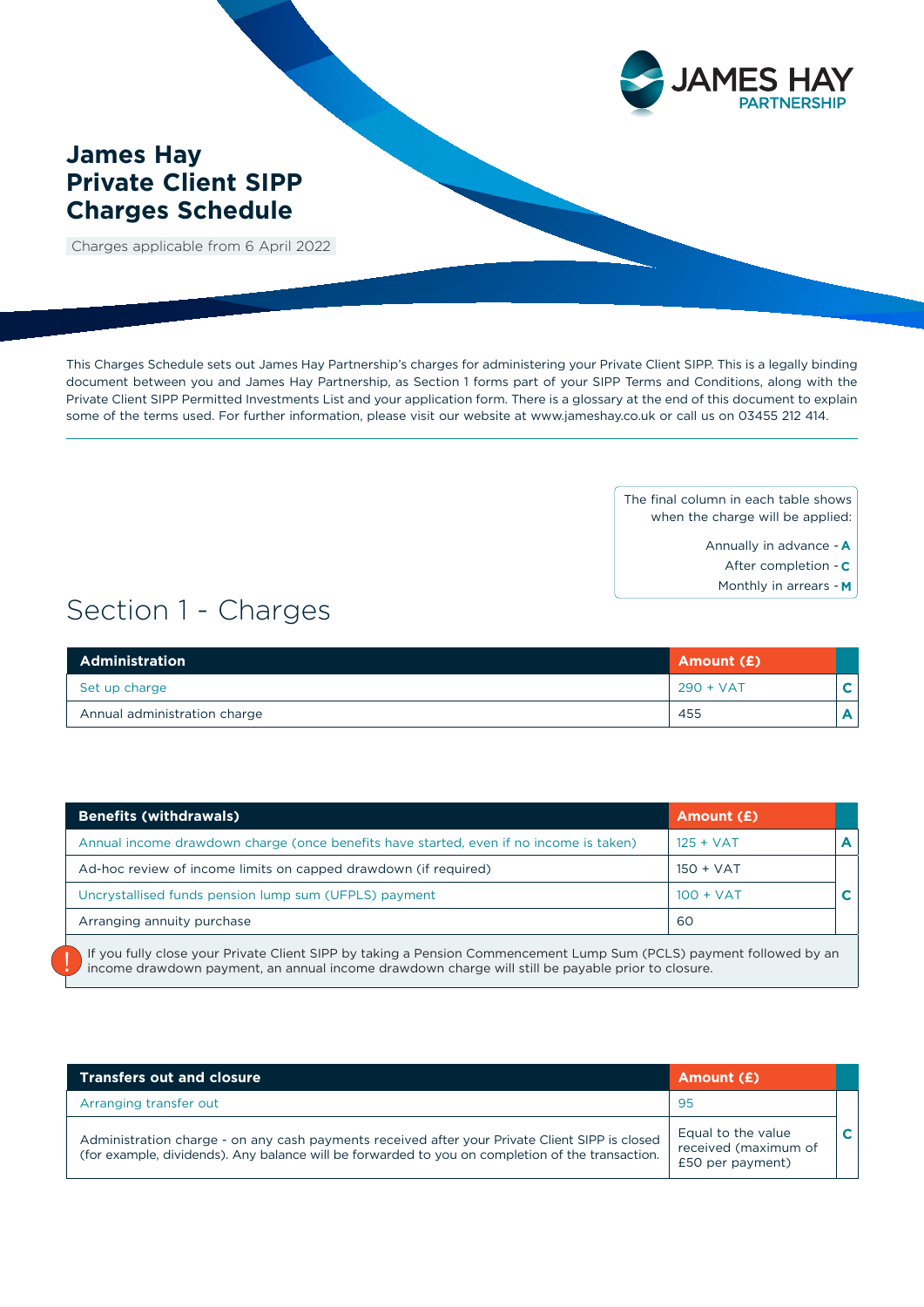# Core assets charges

| <b>Core investments</b>                                                                  | Amount (£)                                    |   |
|------------------------------------------------------------------------------------------|-----------------------------------------------|---|
| Investment Centre platform charge:<br>First £500,000<br>Next £500,000<br>Over £1,000,000 | $0.18\%$ p.a.<br>$0.15%$ p.a.<br>$0.05%$ p.a. | M |
| Investment Centre transactions - buy, sell or switch (per instruction)                   | Online: Nil<br>Paper: 20                      | C |
| Investment manager/stockbroker account annual charge (per account)                       | 200                                           | A |
| EQi transactions                                                                         |                                               | С |
| Stocktrade transactions                                                                  | 14                                            |   |

| <b>Commercial Property</b>                                                                              | <b>Amount (£)</b>           |                 |
|---------------------------------------------------------------------------------------------------------|-----------------------------|-----------------|
| UK purchase/transfer in                                                                                 | 550 (plus 0.1% of the value |                 |
| Sale/transfer out                                                                                       | above £400,000) + VAT       |                 |
| VAT initial registration                                                                                | $120 + VAT$                 | C               |
| Buy-out (with documentation changes)<br>(without documentation changes)                                 | $550 + VAT$<br>$300 + VAT$  |                 |
| Purchase or sale cancellation charge (discretionary)                                                    | Usually 150 + VAT           |                 |
| Annual property charge using CBRE (per lettable unit/lease in each property)                            | $500 + VAT$                 |                 |
| Annual mortgage charge                                                                                  | $100 + VAT$                 | A               |
| Fund valuation for property borrowing (payable prior to property transaction)                           | $60 + VAT$                  | <b>Contract</b> |
| Please note that we reserve the right to insist on CBRE managing the property in certain circumstances. |                             |                 |

# Non-core assets charges

| <b>Non-core investments</b>                                                                                    | Amount (£)                    |  |
|----------------------------------------------------------------------------------------------------------------|-------------------------------|--|
| Direct client (waived if SIPP value is over £300,000)                                                          | 0.20% of non-core asset value |  |
| Client with financial adviser (waived if SIPP value is over £300,000)                                          | 0.15% of non-core asset value |  |
| Whole of Market transaction (buy, sell, switch, maturity and re-registration of assets)                        | 14                            |  |
| Purchase or sale of second hand/traded endowment policy<br>(top-up to existing investments only)               | 60                            |  |
| Please read the Questions and Answers section of this document for the definition of Core and Non-core assets. |                               |  |

# Important notes

#### **Additional work**

The above charges indicate the standard work involved in administering your Private Client SIPP. However, we may charge on a time/cost basis if we need to perform additional administration in exceptional circumstances. We will charge a minimum hourly rate of £150 + VAT, relevant to staff seniority and expertise.

### **Annual charge increases**

We automatically apply increases to annual charges on 6 April each year in line with the rise in the Average Weekly Earnings (AWE) Index (or any equivalent index in the event that the AWE Index ceases to exist).

### **Regulatory/industry levies**

If any levy or taxation is imposed on us or your Private Client SIPP, under the Financial Services Compensation Scheme or any other regulation affecting our business, we may recover an amount equal to the proportion of the levy/taxation from your SIPP. We will give you 30 days' notice if this occurs.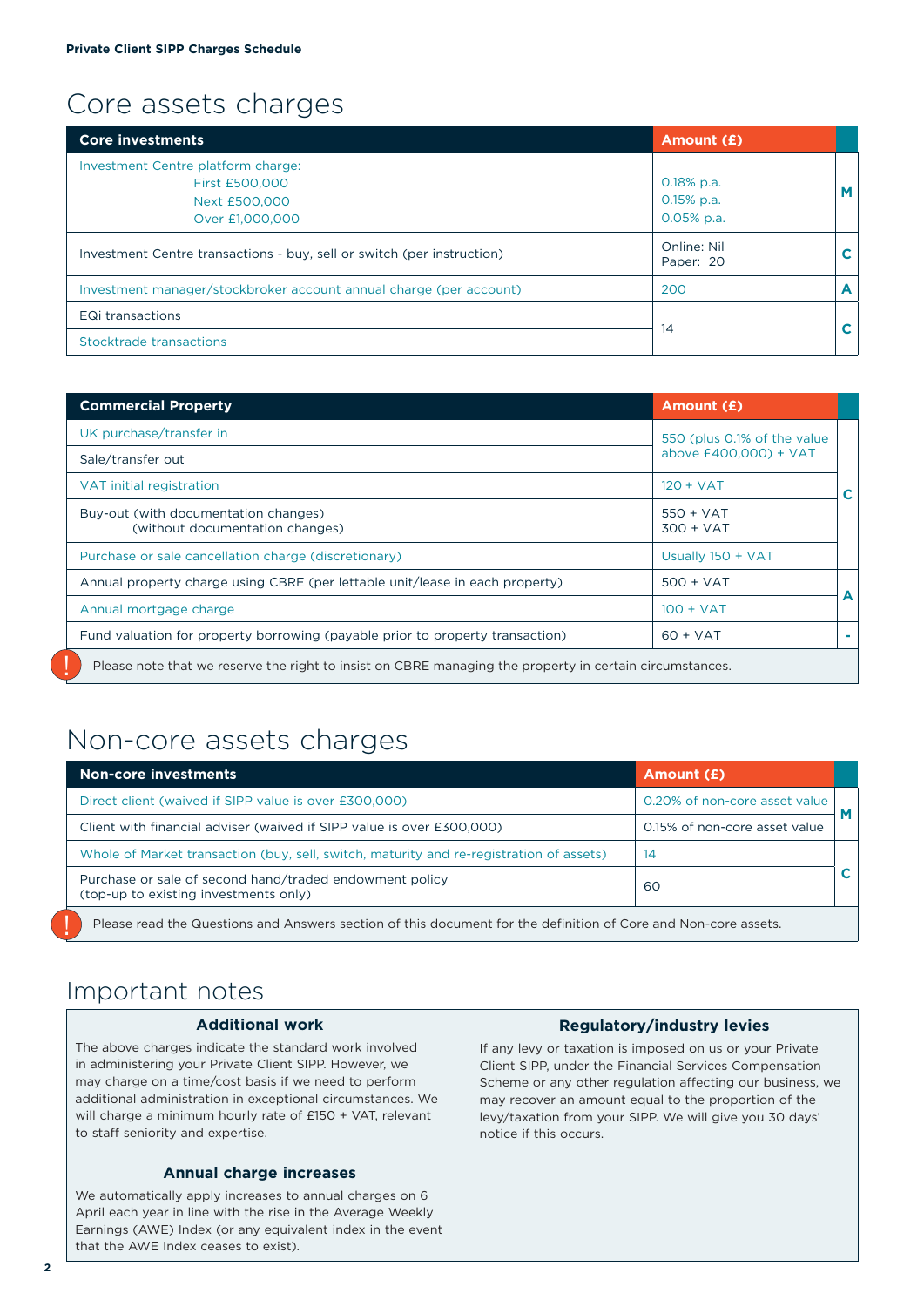# Section 2 - Examples

### **Below is an example of the typical charges that would apply to the Private Client SIPP, where a customer:**

- Opens a Private Client SIPP and transfers in £300,000 in cash from another pension provider
- Invests £150,000 in Investment Centre funds using James Hay Online
- Invests £150,000 with an investment manager/stockbroker

| Set up charges | (E)         | <b>Ongoing charges</b><br>(per annum, including first year)                                 | (E) |
|----------------|-------------|---------------------------------------------------------------------------------------------|-----|
| Set up charge  | $290 + VAT$ | Annual administration charge                                                                | 455 |
| <b>Total</b>   | $290 + VAT$ | Investment Centre platform charge<br>(based on example investments of<br>£150,000 at 0.18%) | 270 |
|                |             | Investment manager/stockbroker account<br>annual charge                                     | 200 |
|                |             | <b>Total</b>                                                                                | 925 |
|                |             |                                                                                             |     |

For illustrative purposes only

## **Below is an example of the typical charges that would apply to the Private Client SIPP, where a customer:**

- Has a Private Client SIPP with a value of £200,000 held in Investment Centre funds
- Requests benefits of £40,000 via flexi-access drawdown (for £10,000 PCLS and a regular income)
- Sets up a regular disinvestment to fund the income payments

| <b>Ongoing charges</b><br>(per annum, including first year)                      | (£)                |
|----------------------------------------------------------------------------------|--------------------|
| Annual administration charge                                                     | 455                |
| Annual income drawdown charge                                                    | $125 + VAT$        |
| Investment Centre platform charge (based<br>on £190,000 holdings after 25% PCLS) | 342                |
| Total                                                                            | 922<br>(excl. VAT) |

For illustrative purposes only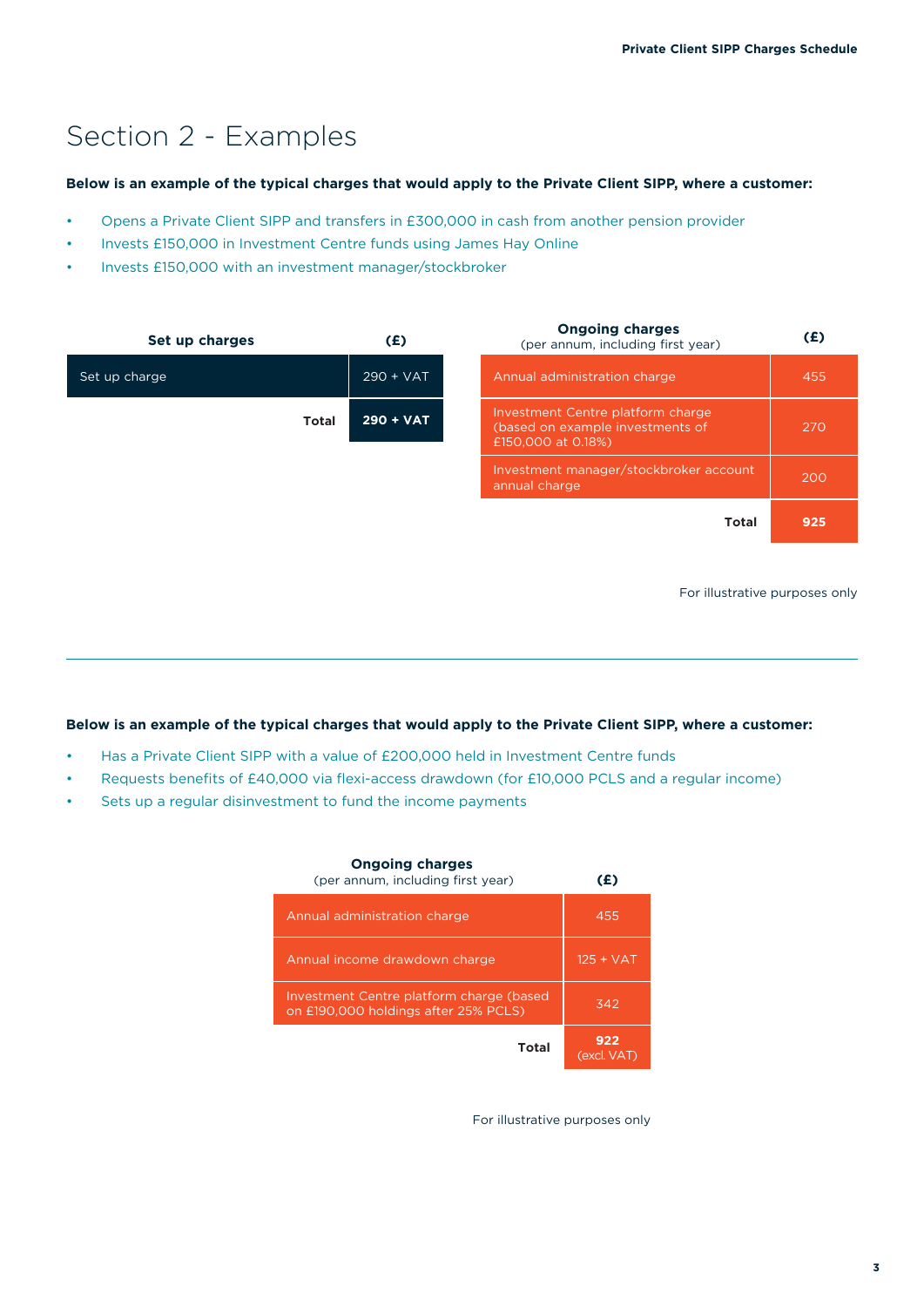# Section 3 - Questions and answers

#### **How do these charges get paid?**

We automatically deduct charges from your SIPP bank account, and do not send invoices when charges are due.

If there is insufficient cash available when charges become due, at our discretion, we may sell investments within your Private Client SIPP to pay charges.

It is therefore important that you, or your financial adviser, regularly monitor the balance of your SIPP bank account to ensure there is sufficient cash available to pay any charges that are due.

### **Can I use my SIPP bank account as an investment?**

Your SIPP bank account is not a suitable investment vehicle, as it is primarily designed for holding cash over short periods whilst your investments are being made, or your benefits or charges are being paid.

If you wish to invest cash in a deposit account, our Cash Panel offers fixed rate deposit accounts over a variety of periods. Please see our website for further information.

## **Are there any other charges that I need to consider?**

Depending on your investment choices, you may incur charges from investment managers, stockbrokers and fund managers, including where a model portfolio is held. If you invest in commercial property, you may incur solicitor or property manager charges. Your financial adviser may also take a charge for their services, which they will agree with you. Value Added Tax (VAT) may be applicable to these charges.

Third parties may take their charges from cash they hold on your behalf, if applicable, or they may be paid from your SIPP bank account.

### **What do you define as core assets?**

Core assets include:

- Cash in your SIPP bank account
- Fixed term deposit accounts on our Cash Panel
- Investment Centre fund (including those held as part of a Managed Model Portfolio)
- Commercial property
- Assets held with EQi or Stocktrade
- Investment manager or stockbroker accounts

All other permissible investments are considered to be non-core assets.

You can find more information on the Private Client SIPP by visiting the literature pages and Frequently Asked Questions section on our website at www.jameshay.co.uk, or by contacting us on 03455 212 414.

### **What rate of interest is paid on my SIPP bank account?**

The rate of interest we pay will change from time to time. The current interest rate you are receiving can be found on our website. Banks pay us extra interest due to the total amount we hold with them. We retain this extra interest as it helps us to keep down the other charges on your Private Client SIPP.